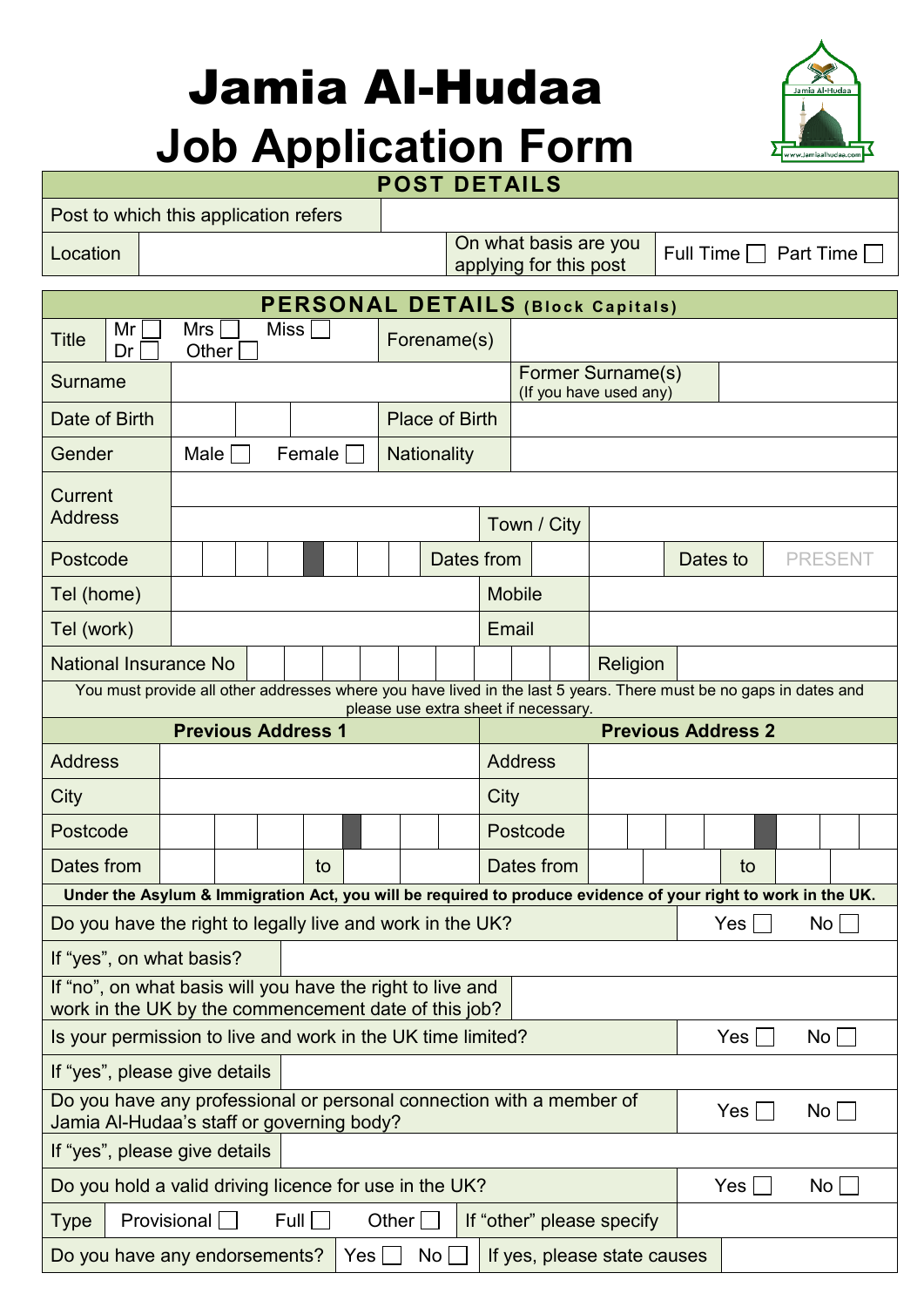### **FORMAL EDUCATION / QUALIFICATIONS**

Please give details of qualifications obtained in chronological order starting with those obtained while at school and then through further and higher education. Please include any professional qualifications or government training schemes.

#### **You will be required to produce relevant educational & professional certificates before an offer of employment is confirmed.**

| <b>Dates</b>           |             |           |             | School / College /<br><b>University / Professional</b> | Qualification/Subject/ | <b>Grade/Mark or</b><br><b>Qualification(s) gained</b> |
|------------------------|-------------|-----------|-------------|--------------------------------------------------------|------------------------|--------------------------------------------------------|
|                        | from        | to        |             | <b>Body and Location</b>                               | <b>Course</b>          | & attainment level                                     |
| MM                     | <b>YYYY</b> | MM        | <b>YYYY</b> |                                                        |                        |                                                        |
| MM                     | <b>YYYY</b> | MM        | <b>YYYY</b> |                                                        |                        |                                                        |
| MM                     | <b>YYYY</b> | <b>MM</b> | <b>YYYY</b> |                                                        |                        |                                                        |
| MM                     | <b>YYYY</b> | <b>MM</b> | <b>YYYY</b> |                                                        |                        |                                                        |
| MM                     | <b>YYYY</b> | <b>MM</b> | <b>YYYY</b> |                                                        |                        |                                                        |
| $\mathbb{M}\mathbb{M}$ | <b>YYYY</b> | MM        | <b>YYYY</b> |                                                        |                        |                                                        |
| MM                     | <b>YYYY</b> | <b>MM</b> | <b>YYYY</b> |                                                        |                        |                                                        |

| <b>RELEVANT TRAINING</b> |                                                                                  |  |  |  |  |  |  |
|--------------------------|----------------------------------------------------------------------------------|--|--|--|--|--|--|
|                          | Please list any other relevant training (e.g., short courses attended) and dates |  |  |  |  |  |  |
| <b>Date</b>              | <b>Organising Body</b><br><b>Brief Description of course content</b>             |  |  |  |  |  |  |
|                          |                                                                                  |  |  |  |  |  |  |
|                          |                                                                                  |  |  |  |  |  |  |
|                          |                                                                                  |  |  |  |  |  |  |
|                          |                                                                                  |  |  |  |  |  |  |
|                          |                                                                                  |  |  |  |  |  |  |
|                          |                                                                                  |  |  |  |  |  |  |

| <b>OTHER SKILLS</b>               |  |  |  |  |  |
|-----------------------------------|--|--|--|--|--|
| Language (s) (spoken/ written)    |  |  |  |  |  |
| <b>Computer literacy</b>          |  |  |  |  |  |
| Other skills relevant to the post |  |  |  |  |  |

| <b>FOR TEACHING POST ONLY</b>                                                                                                                                                         |  |  |  |  |  |  |
|---------------------------------------------------------------------------------------------------------------------------------------------------------------------------------------|--|--|--|--|--|--|
| Do you have Qualified Teacher Status (QTS)? Are you recognised by the<br>$\overline{N}$ o $\overline{1}$<br>Yes I<br>Department for Education as a qualified teacher in this country? |  |  |  |  |  |  |
| If yes, please give date of recognition                                                                                                                                               |  |  |  |  |  |  |
| Please quote Teacher Reference Number (TRN):                                                                                                                                          |  |  |  |  |  |  |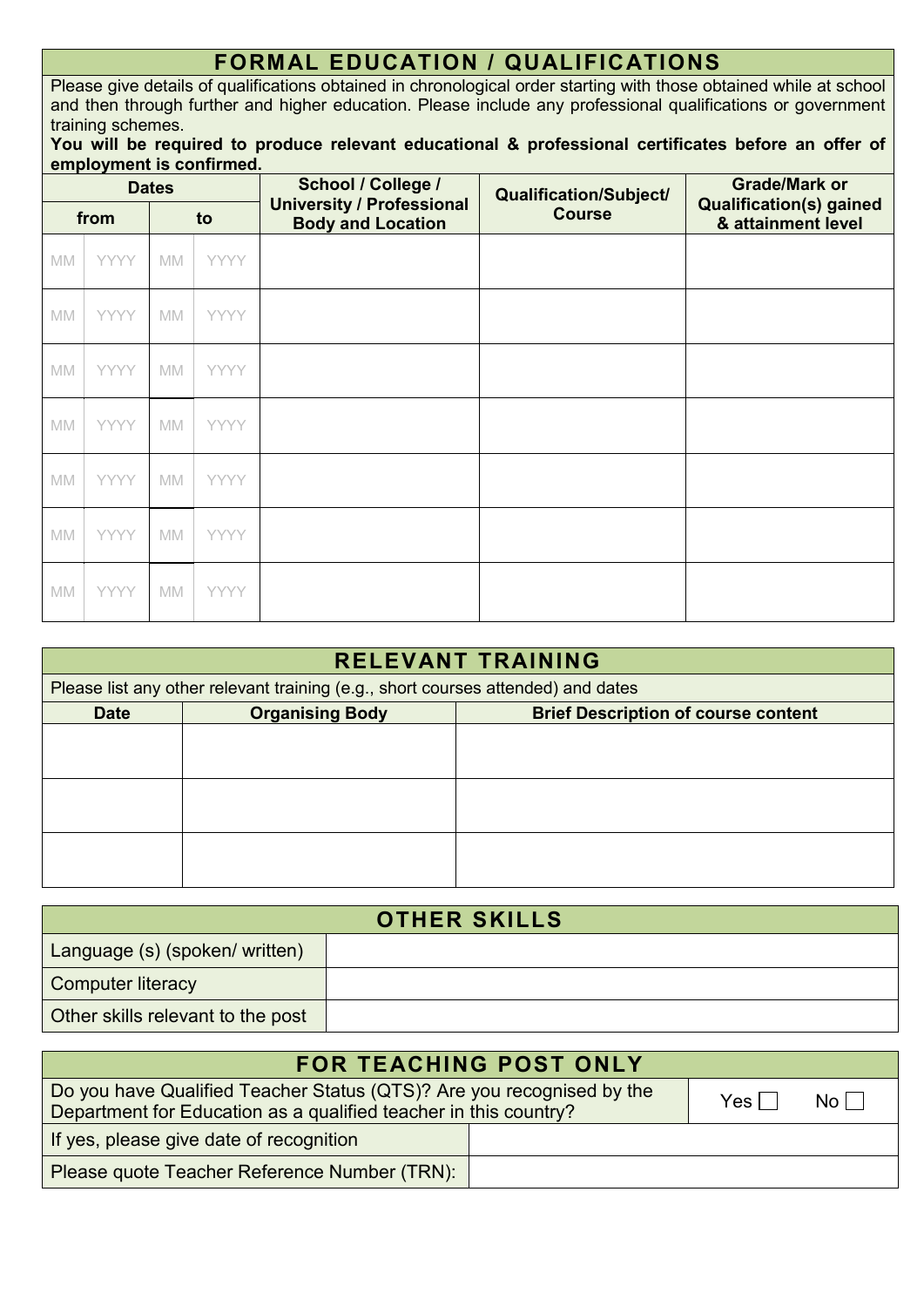| <b>EMPLOYMENT HISTORY</b>                                                               |           |             |              |             |                  |                           |  |  |
|-----------------------------------------------------------------------------------------|-----------|-------------|--------------|-------------|------------------|---------------------------|--|--|
| Please list all employment since leaving full time education starting with most recent. |           |             |              |             |                  |                           |  |  |
| <b>Employer's Name &amp;</b><br><b>Address</b>                                          |           | from        | <b>Dates</b> | to          | <b>Job Title</b> | <b>Reason for Leaving</b> |  |  |
|                                                                                         | <b>MM</b> | <b>YYYY</b> | MM           | <b>YYYY</b> |                  |                           |  |  |
|                                                                                         | <b>MM</b> | <b>YYYY</b> | MM           | <b>YYYY</b> |                  |                           |  |  |
|                                                                                         | <b>MM</b> | <b>YYYY</b> | MM           | <b>YYYY</b> |                  |                           |  |  |
|                                                                                         | <b>MM</b> | <b>YYYY</b> | MM           | <b>YYYY</b> |                  |                           |  |  |
|                                                                                         | <b>MM</b> | <b>YYYY</b> | MM           | YYYY        |                  |                           |  |  |
|                                                                                         | <b>MM</b> | <b>YYYY</b> | MM           | YYYY        |                  |                           |  |  |

|                                            | <b>BREAKS IN EMPLOYMENT HISTORY</b>                                                                                                                                                              |           |             |  |  |  |  |  |  |
|--------------------------------------------|--------------------------------------------------------------------------------------------------------------------------------------------------------------------------------------------------|-----------|-------------|--|--|--|--|--|--|
|                                            | If you had any breaks in employment since leaving school, please give dates and details of your activities<br>during these times e.g. unemployment, raising a family, study, voluntary work etc. |           |             |  |  |  |  |  |  |
| Dates from / to<br><b>Reason for Break</b> |                                                                                                                                                                                                  |           |             |  |  |  |  |  |  |
| <b>MM</b>                                  | <b>YYYY</b>                                                                                                                                                                                      | <b>MM</b> | <b>YYYY</b> |  |  |  |  |  |  |
| <b>MM</b>                                  | <b>YYYY</b>                                                                                                                                                                                      | <b>MM</b> | <b>YYYY</b> |  |  |  |  |  |  |
| <b>MM</b>                                  | <b>YYYY</b>                                                                                                                                                                                      | <b>MM</b> | <b>YYYY</b> |  |  |  |  |  |  |
| <b>MM</b>                                  | <b>YYYY</b>                                                                                                                                                                                      | <b>MM</b> | <b>YYYY</b> |  |  |  |  |  |  |
| <b>MM</b>                                  | <b>YYYY</b>                                                                                                                                                                                      | <b>MM</b> | <b>YYYY</b> |  |  |  |  |  |  |
| <b>MM</b>                                  | <b>YYYY</b>                                                                                                                                                                                      | <b>MM</b> | <b>YYYY</b> |  |  |  |  |  |  |

| <b>MEMBERSHIP / REGISTERATION WITH PROFESSIONAL BODIES</b> |                            |                    |                     |  |  |  |  |
|------------------------------------------------------------|----------------------------|--------------------|---------------------|--|--|--|--|
| <b>Name of Professional Body</b>                           | Level / Type of membership | <b>Reg. Number</b> | <b>Renewal Date</b> |  |  |  |  |
|                                                            |                            |                    |                     |  |  |  |  |
|                                                            |                            |                    |                     |  |  |  |  |
|                                                            |                            |                    |                     |  |  |  |  |
|                                                            |                            |                    |                     |  |  |  |  |
|                                                            |                            |                    |                     |  |  |  |  |
|                                                            |                            |                    |                     |  |  |  |  |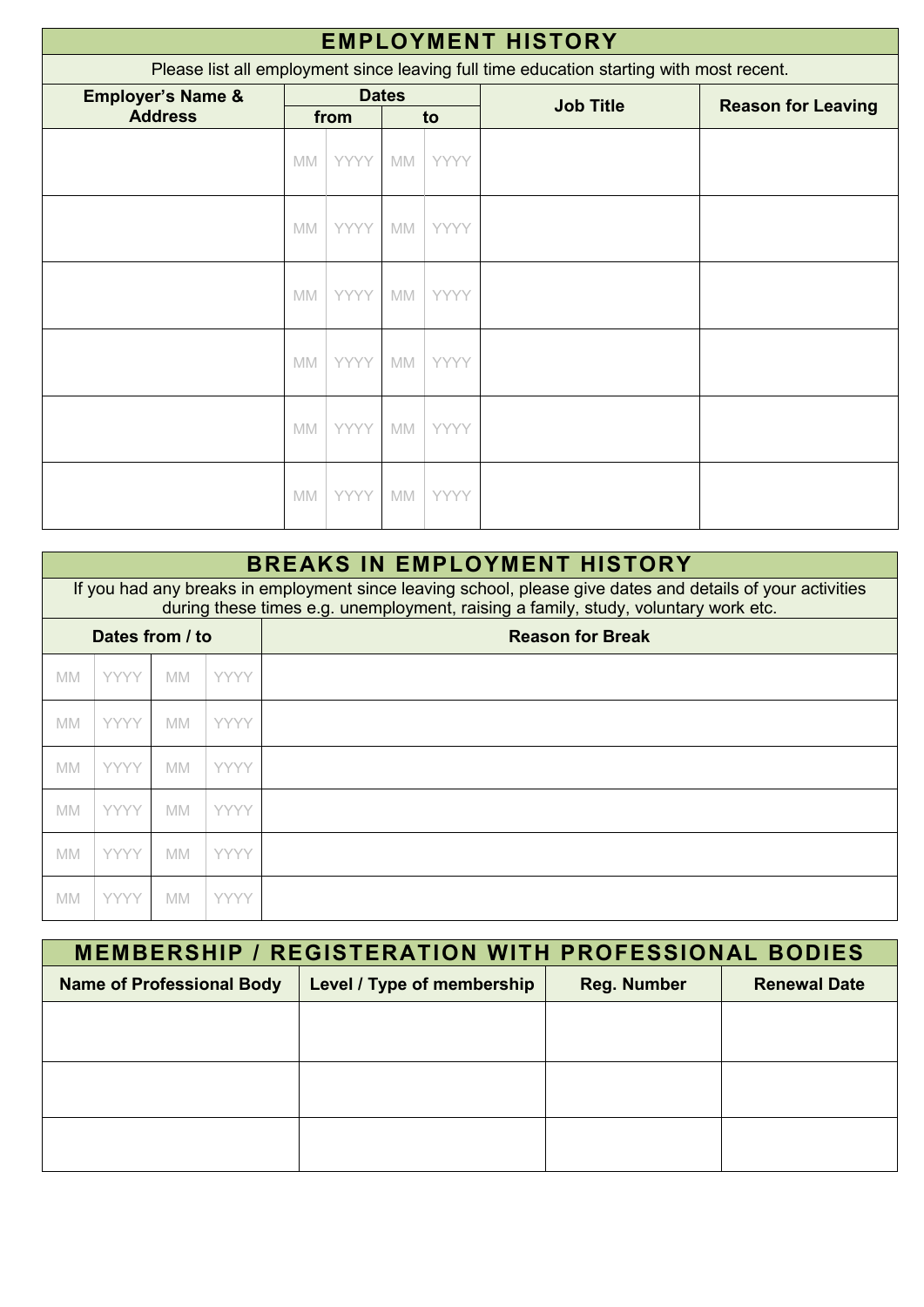| <b>REFERENCES</b>                                                                                                                        |                                                                                                                                                                                                                                                                                                                                                                                                                                                                                                                                               |       |                  |            |                 |  |  |
|------------------------------------------------------------------------------------------------------------------------------------------|-----------------------------------------------------------------------------------------------------------------------------------------------------------------------------------------------------------------------------------------------------------------------------------------------------------------------------------------------------------------------------------------------------------------------------------------------------------------------------------------------------------------------------------------------|-------|------------------|------------|-----------------|--|--|
|                                                                                                                                          | Please give details of at least two and ideally three, people who will be willing to supply a reference for you.<br>Where possible two of these should be your most recent employers, or if you have not worked before, please<br>use your school or college teacher/tutor. If this is not possible a suitable alternative would be a previous<br>employer, business associate or leader/organiser of a voluntary organisation. References will not be<br>accepted from relatives or from referees writing solely in the capacity of friends. |       |                  |            |                 |  |  |
|                                                                                                                                          |                                                                                                                                                                                                                                                                                                                                                                                                                                                                                                                                               |       | <b>REFEREE 1</b> |            |                 |  |  |
| <b>Title</b>                                                                                                                             | Mr<br>Mrs<br>Miss $ $<br>Forename(s)<br>Other<br>Dr                                                                                                                                                                                                                                                                                                                                                                                                                                                                                           |       |                  |            |                 |  |  |
| Surname                                                                                                                                  |                                                                                                                                                                                                                                                                                                                                                                                                                                                                                                                                               |       | Occupation       |            |                 |  |  |
|                                                                                                                                          |                                                                                                                                                                                                                                                                                                                                                                                                                                                                                                                                               |       |                  |            |                 |  |  |
| <b>Address</b>                                                                                                                           |                                                                                                                                                                                                                                                                                                                                                                                                                                                                                                                                               |       |                  | Postcode   |                 |  |  |
| <b>Tel No</b>                                                                                                                            |                                                                                                                                                                                                                                                                                                                                                                                                                                                                                                                                               | Email |                  |            |                 |  |  |
|                                                                                                                                          | May we contact the above person now? (Please tick as appropriate)                                                                                                                                                                                                                                                                                                                                                                                                                                                                             |       |                  | Yes        | No l            |  |  |
|                                                                                                                                          |                                                                                                                                                                                                                                                                                                                                                                                                                                                                                                                                               |       | <b>REFEREE 2</b> |            |                 |  |  |
| <b>Title</b>                                                                                                                             | <b>Miss</b><br>Mr<br>Mrs<br>Forename(s)<br>Dr<br>Other                                                                                                                                                                                                                                                                                                                                                                                                                                                                                        |       |                  |            |                 |  |  |
| <b>Surname</b>                                                                                                                           |                                                                                                                                                                                                                                                                                                                                                                                                                                                                                                                                               |       | Occupation       |            |                 |  |  |
|                                                                                                                                          |                                                                                                                                                                                                                                                                                                                                                                                                                                                                                                                                               |       |                  |            |                 |  |  |
| <b>Address</b>                                                                                                                           |                                                                                                                                                                                                                                                                                                                                                                                                                                                                                                                                               |       |                  | Postcode   |                 |  |  |
| <b>Tel No</b>                                                                                                                            |                                                                                                                                                                                                                                                                                                                                                                                                                                                                                                                                               | Email |                  |            |                 |  |  |
|                                                                                                                                          | May we contact the above person now? (Please tick as appropriate)                                                                                                                                                                                                                                                                                                                                                                                                                                                                             |       |                  | <b>Yes</b> | No <sub>1</sub> |  |  |
|                                                                                                                                          |                                                                                                                                                                                                                                                                                                                                                                                                                                                                                                                                               |       | <b>REFEREE 3</b> |            |                 |  |  |
| <b>Title</b>                                                                                                                             | <b>Miss</b><br>Mrs<br>Mr<br>Forename(s)<br>Other $\Box$<br>Dr <sub>1</sub>                                                                                                                                                                                                                                                                                                                                                                                                                                                                    |       |                  |            |                 |  |  |
| Surname                                                                                                                                  |                                                                                                                                                                                                                                                                                                                                                                                                                                                                                                                                               |       | Occupation       |            |                 |  |  |
|                                                                                                                                          |                                                                                                                                                                                                                                                                                                                                                                                                                                                                                                                                               |       |                  |            |                 |  |  |
| <b>Address</b>                                                                                                                           |                                                                                                                                                                                                                                                                                                                                                                                                                                                                                                                                               |       |                  | Postcode   |                 |  |  |
| <b>Tel No</b>                                                                                                                            |                                                                                                                                                                                                                                                                                                                                                                                                                                                                                                                                               | Email |                  |            |                 |  |  |
|                                                                                                                                          | May we contact the above person now? (Please tick as appropriate)                                                                                                                                                                                                                                                                                                                                                                                                                                                                             |       |                  | Yes        | No.             |  |  |
|                                                                                                                                          | <b>MEDICAL STATEMENT</b>                                                                                                                                                                                                                                                                                                                                                                                                                                                                                                                      |       |                  |            |                 |  |  |
|                                                                                                                                          | Are you suffering from any disease, disorder or medical condition which is or<br>may be ongoing or which carries a risk of recurrence?                                                                                                                                                                                                                                                                                                                                                                                                        |       |                  | Yes        | No              |  |  |
|                                                                                                                                          | If yes, please give details?                                                                                                                                                                                                                                                                                                                                                                                                                                                                                                                  |       |                  |            |                 |  |  |
| How many working days in each of the last five<br>years have you been absent through ill health?<br>On each occasion what was the cause? |                                                                                                                                                                                                                                                                                                                                                                                                                                                                                                                                               |       |                  |            |                 |  |  |
|                                                                                                                                          | If yes, please give details?                                                                                                                                                                                                                                                                                                                                                                                                                                                                                                                  |       |                  |            |                 |  |  |
|                                                                                                                                          | Are there any special facilities you would like us to provide to help<br>you attend or participate in an interview, or to perform job??                                                                                                                                                                                                                                                                                                                                                                                                       |       |                  |            |                 |  |  |
|                                                                                                                                          |                                                                                                                                                                                                                                                                                                                                                                                                                                                                                                                                               |       |                  |            |                 |  |  |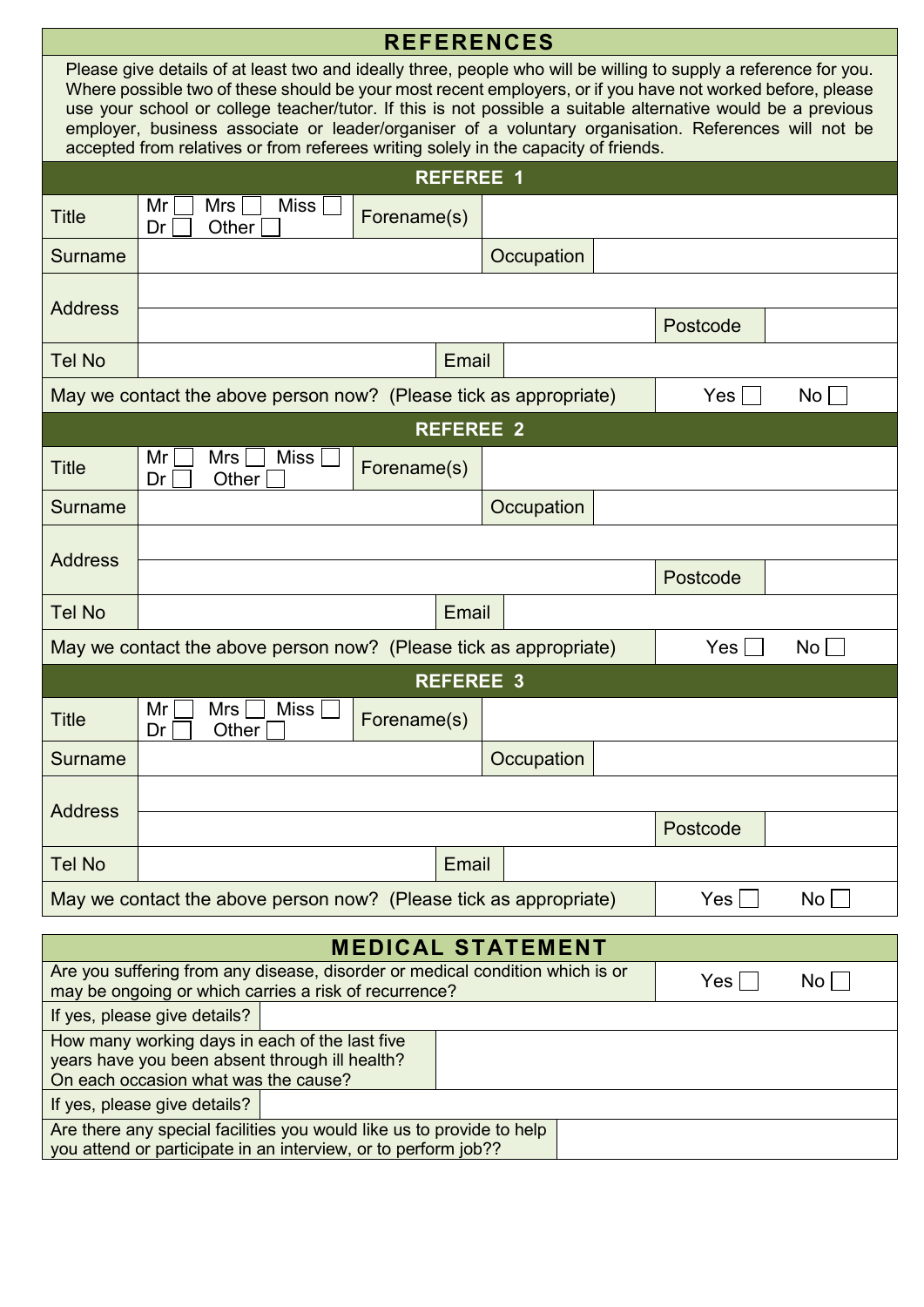### **EXTRA SHEET**

Please record any extra information below.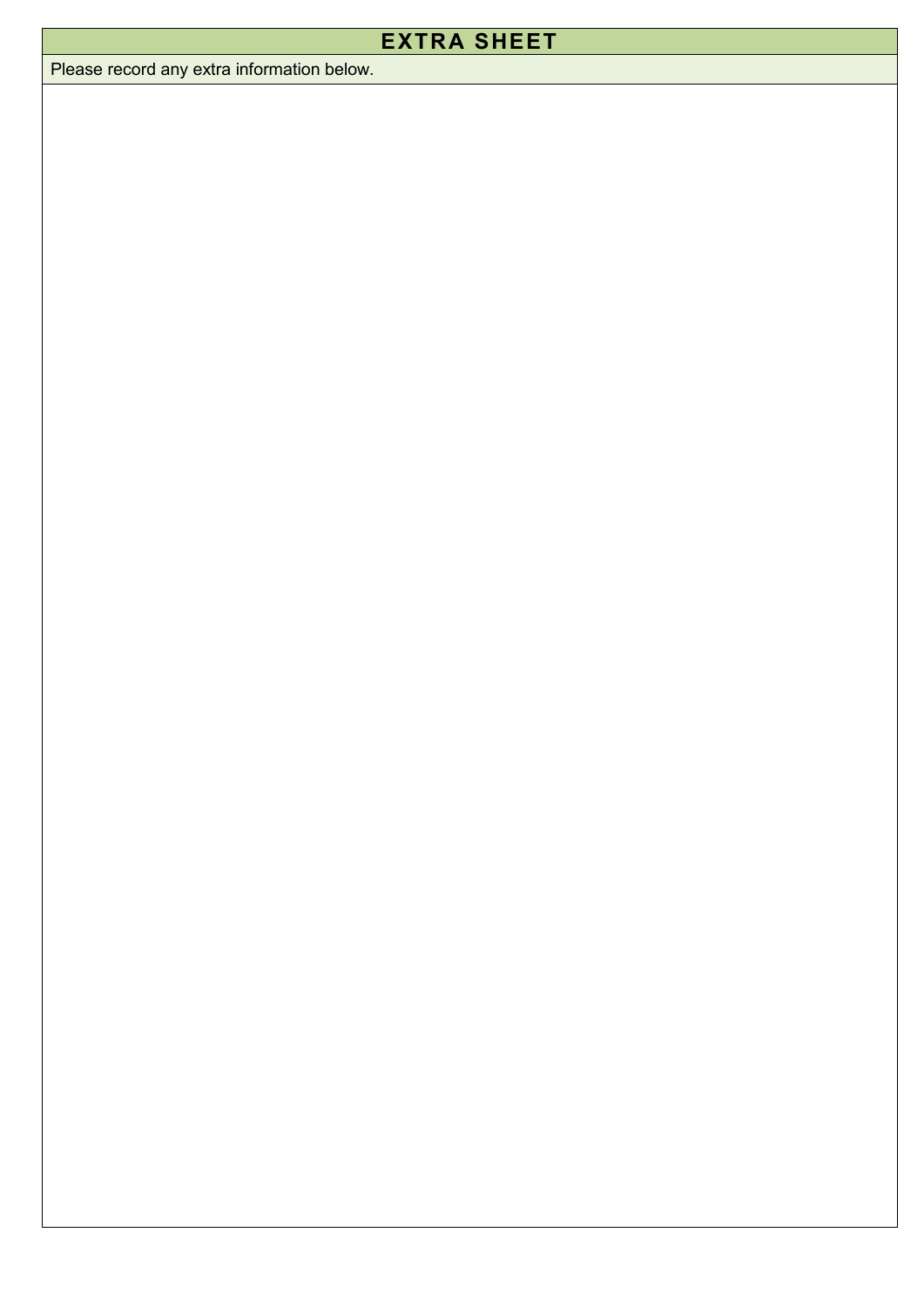### **DISCLOSURE & BARRING CERTIFICATE (DBS) AND REHABILATION OF OFFENDERS ACT 1974**

The appointment of any member of staff who may have contact with, or access to children or vulnerable adults will be subject to the receipt of a satisfactory disclosure from the *Disclosure and Barring Service (DBS).* The DBS certificate will detail all convictions, including those which would otherwise be "spent" as well as details of cautions, reprimands or final warnings. The Disclosure certificate will only be requested in the event that you are successful in your application for employment. Please make the following declaration and tick the appropriate box.

**"I am aware that the post for which I am applying is exempt from the Rehabilitation of Offenders Act 1974 and therefore that all convictions, cautions and bind-overs, including those regarded as 'spent' must be declared:"** 

 **I have nothing to declare. I have convictions. (See Note below)**

**Note:** (To protect the confidentiality of this information, please detail convictions on a separate sheet of paper. Place it in a sealed envelope with your name clearly visible, and headed "Private and Confidential – Criminal Convictions" and attach this to your completed Application Form)

### **PERSONAL DECLARATION**

| $\bullet$<br>$\bullet$<br>$\bullet$<br>$\bullet$<br>$\bullet$ | I declare that to the best of my knowledge the information that I have given in this form,<br>accompanying CV and documents, is correct, and<br>I give permission for any enquiries that need to be made to confirm such matters as<br>qualifications, experience, and dates of employment, and for the release by other people<br>or organisations of such information as may be necessary for that purpose.<br>I hereby give my consent for personal information (including recruitment monitoring data)<br>provided as part of this application to be held on computer or other relevant filing systems<br>in accordance with General Data Protection Regulation 2018.<br>I have not omitted any material facts which may have a bearing on my application.<br>I understand that any falser or misleading information could result in my dismissal.<br>I am not disqualified from working with children or subject to sanctions imposed by a |  |
|---------------------------------------------------------------|-------------------------------------------------------------------------------------------------------------------------------------------------------------------------------------------------------------------------------------------------------------------------------------------------------------------------------------------------------------------------------------------------------------------------------------------------------------------------------------------------------------------------------------------------------------------------------------------------------------------------------------------------------------------------------------------------------------------------------------------------------------------------------------------------------------------------------------------------------------------------------------------------------------------------------------------------|--|
|                                                               | regulatory body which would restrict me from applying for this post.                                                                                                                                                                                                                                                                                                                                                                                                                                                                                                                                                                                                                                                                                                                                                                                                                                                                            |  |
|                                                               |                                                                                                                                                                                                                                                                                                                                                                                                                                                                                                                                                                                                                                                                                                                                                                                                                                                                                                                                                 |  |

| Signature |  | Date |  |
|-----------|--|------|--|
|-----------|--|------|--|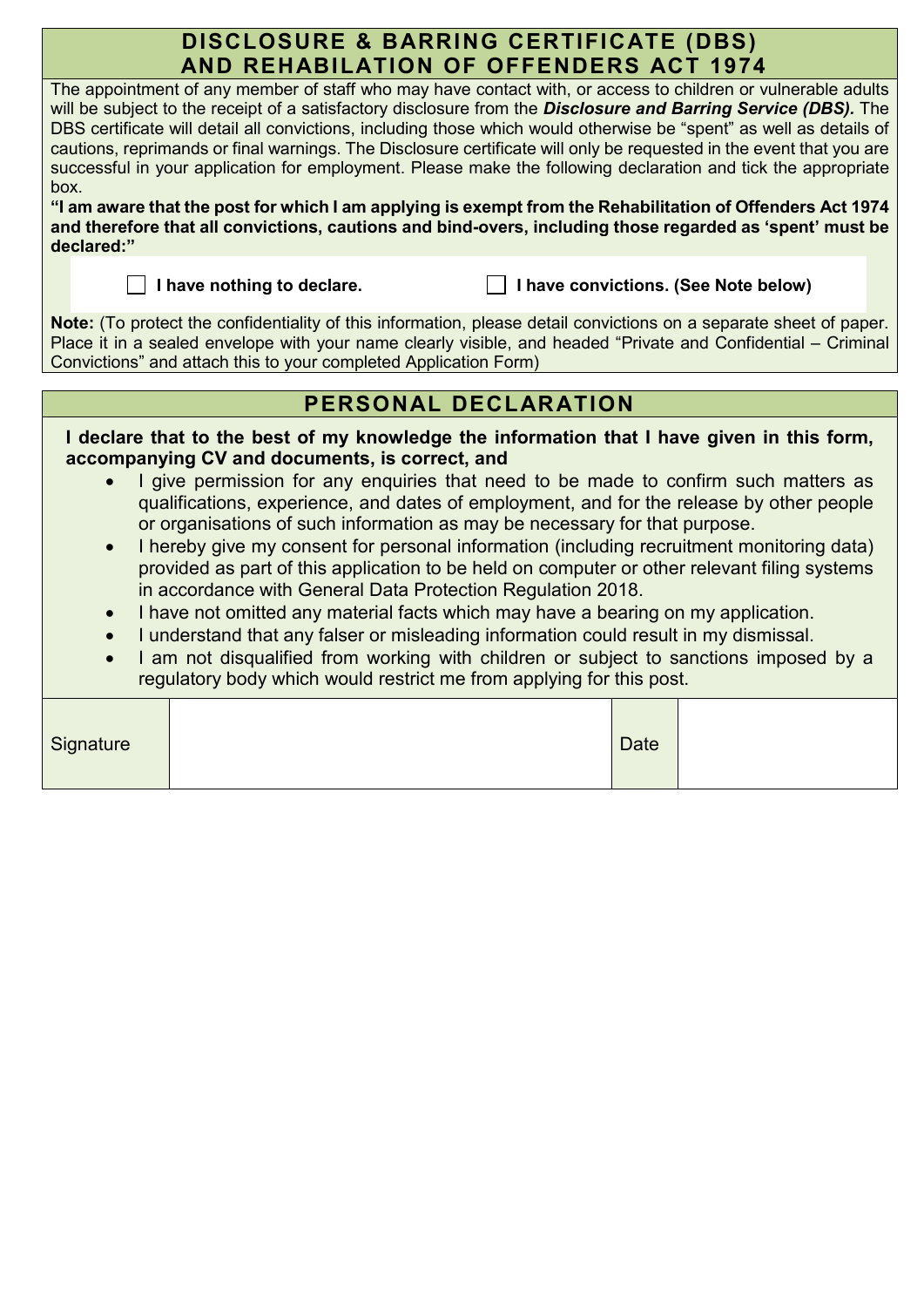# Jamia Al-Hudaa **Self-Declaration Form**



**This form is to be completed by all staff as part of the school's pre-employment checks before employment. All staff are required to complete this form prior to commencing employment.** 

| Mr l<br>Mrs<br>Other $\Box$<br>Dr l                                                                                                                                                                                                                                                     | Miss $\Box$                                 |                                                    | Forename(s) |                    |            |             |     |             |                 |     |                 |
|-----------------------------------------------------------------------------------------------------------------------------------------------------------------------------------------------------------------------------------------------------------------------------------------|---------------------------------------------|----------------------------------------------------|-------------|--------------------|------------|-------------|-----|-------------|-----------------|-----|-----------------|
| Surname                                                                                                                                                                                                                                                                                 | Former Surname(s)<br>(If you have used any) |                                                    |             |                    |            |             |     |             |                 |     |                 |
| Date of Birth                                                                                                                                                                                                                                                                           |                                             | <b>Place of Birth</b><br><b>Town/City, Country</b> |             |                    |            |             |     |             |                 |     |                 |
| Gender                                                                                                                                                                                                                                                                                  | $Male \mid \cdot$                           |                                                    | Female      | <b>Nationality</b> |            |             |     |             |                 |     |                 |
| <b>Current</b>                                                                                                                                                                                                                                                                          |                                             |                                                    |             |                    |            |             |     |             |                 |     |                 |
| <b>Address</b>                                                                                                                                                                                                                                                                          |                                             |                                                    |             |                    |            | Town / City |     |             |                 |     |                 |
| Postcode                                                                                                                                                                                                                                                                                |                                             |                                                    |             |                    | Dates from |             |     | Dates to    |                 |     | <b>PRESENT</b>  |
| Please respond to the questions listed below and sign the declaration to confirm that you are<br>safe to work with children. If you are unable to meet any of the following aspects, please<br>disclose this immediately to the Head Teacher. Please tick yes or no against each point. |                                             |                                                    |             |                    |            |             |     |             |                 |     |                 |
| Have you been cautioned, subject to a court order, bound over, received a<br>reprimand or warning or been found guilty of committing any offence since the date<br>of your most recent enhanced DBS disclosure?                                                                         |                                             |                                                    |             |                    |            |             | Yes |             | No l            |     |                 |
| Have you been cautioned, subject to a court order, bound over, received a<br>reprimand or warning or been found guilty of committing any offence either before<br>or during your employment at this school?                                                                             |                                             |                                                    |             |                    |            |             |     |             | Yes             |     | No L            |
| Are you 'Disqualified from Caring for Children'?                                                                                                                                                                                                                                        |                                             |                                                    |             |                    |            |             |     |             |                 | Yes | No              |
| Have you committed any offences against a child?                                                                                                                                                                                                                                        |                                             |                                                    |             |                    |            |             |     |             | Yes             |     | No <sub>1</sub> |
| Have you been barred from working with children (DBS)?                                                                                                                                                                                                                                  |                                             |                                                    |             |                    |            |             |     |             | Yes             |     | No l            |
| Are you living with someone who has been barred from working with children<br>(DBS)?                                                                                                                                                                                                    |                                             |                                                    |             |                    |            |             |     | $Yes \perp$ | No              |     |                 |
| Are you living in the same household* as someone who has been disqualified from<br>working with children under the Childcare Act 2006?<br>*Household - includes family, lodgers, house-sharers, household employees                                                                     |                                             |                                                    |             |                    |            |             | Yes |             | $\mathsf{No}$   |     |                 |
| Have your own children been taken into care?                                                                                                                                                                                                                                            |                                             |                                                    |             |                    |            |             |     |             | Yes             |     | $\mathsf{No}$   |
| Have or are your own children the subject of a child protection order?                                                                                                                                                                                                                  |                                             |                                                    |             |                    |            |             | Yes |             | No <sub>1</sub> |     |                 |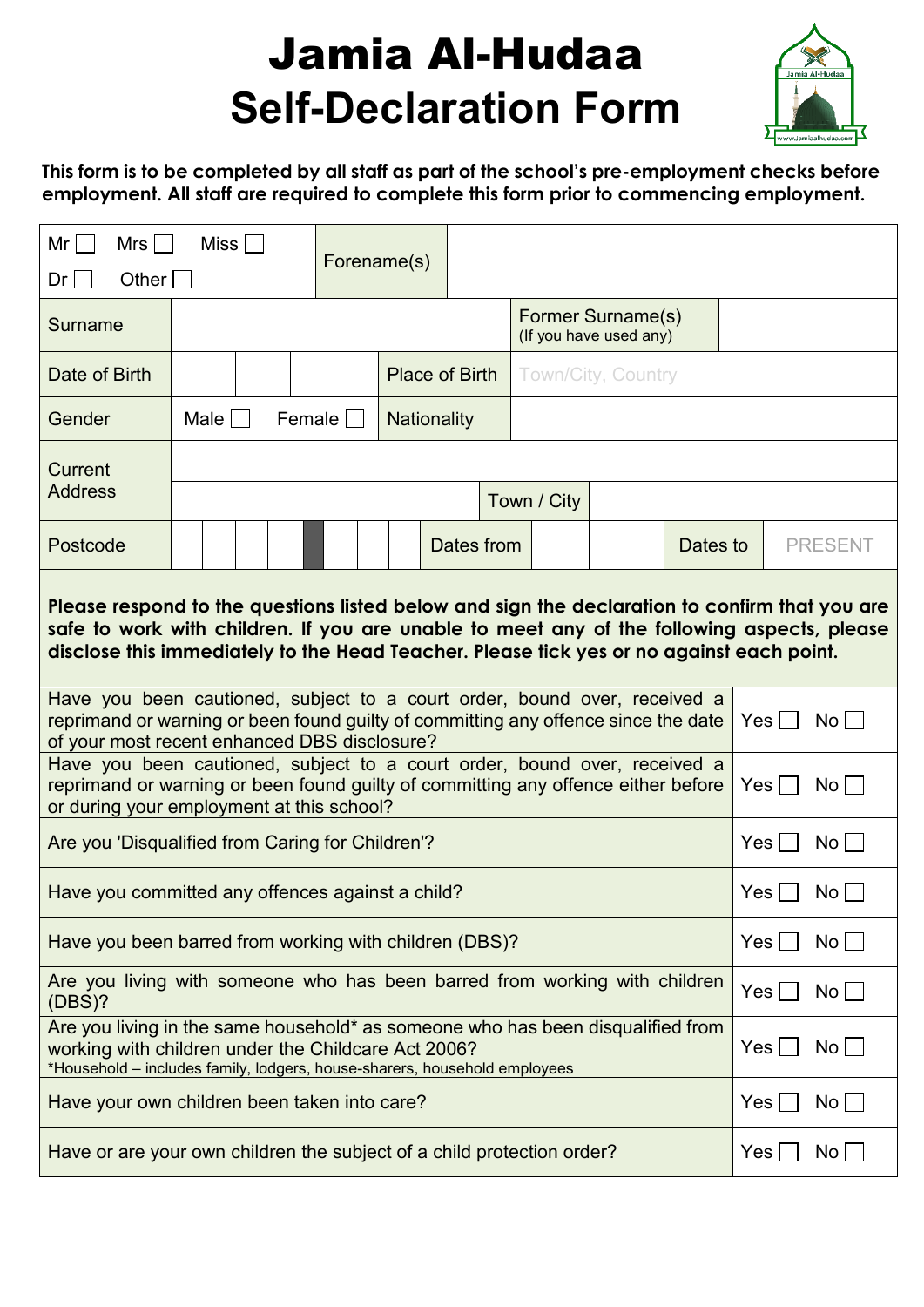|        |                                                                                                                                                                                           | If you have answered 'Yes' to any of the question on Page 1, please provide further information                                           |           |           |                          |           |            |             |
|--------|-------------------------------------------------------------------------------------------------------------------------------------------------------------------------------------------|-------------------------------------------------------------------------------------------------------------------------------------------|-----------|-----------|--------------------------|-----------|------------|-------------|
| below: |                                                                                                                                                                                           |                                                                                                                                           |           |           |                          |           |            |             |
|        |                                                                                                                                                                                           |                                                                                                                                           |           |           |                          |           |            |             |
|        |                                                                                                                                                                                           |                                                                                                                                           |           |           |                          |           |            |             |
|        |                                                                                                                                                                                           |                                                                                                                                           |           |           |                          |           |            |             |
|        |                                                                                                                                                                                           |                                                                                                                                           |           |           |                          |           |            |             |
|        |                                                                                                                                                                                           |                                                                                                                                           |           |           |                          |           |            |             |
|        |                                                                                                                                                                                           | Have you ever spent a period in residence overseas (i.e., not in the<br>UK) for more than 6 months? If 'Yes', please provide details;     |           |           |                          |           | Yes $\Box$ | $No$ $ $    |
|        |                                                                                                                                                                                           | Country where you lived                                                                                                                   |           | From      |                          |           | To         |             |
| 1.     |                                                                                                                                                                                           |                                                                                                                                           | <b>DD</b> | <b>MM</b> | <b>YYYY</b>              | <b>DD</b> | <b>MM</b>  | YYYY        |
| 2.     |                                                                                                                                                                                           |                                                                                                                                           | DD        | <b>MM</b> | <b>YYYY</b>              | DD        | <b>MM</b>  | <b>YYYY</b> |
| 3.     |                                                                                                                                                                                           |                                                                                                                                           | DD        | <b>MM</b> | <b>YYYY</b>              | <b>DD</b> | <b>MM</b>  | YYYY        |
|        |                                                                                                                                                                                           | <b>DECLARATION</b>                                                                                                                        |           |           |                          |           |            |             |
|        | I understand my responsibility to safeguard children, and I am aware that I must notify the Head<br>Teacher immediately of anything that may affect my suitability to work with children. |                                                                                                                                           |           |           |                          |           |            |             |
|        |                                                                                                                                                                                           | I will ensure that I notify my employer immediately of any convictions, cautions, court orders,<br>reprimands, or warnings I may receive. |           |           |                          |           |            |             |
|        |                                                                                                                                                                                           | I confirm that I am not living with a person who has been disqualified from working with children.                                        |           |           |                          |           |            |             |
|        |                                                                                                                                                                                           | I will ensure that I notify my employer immediately if I live with a person who has been disqualified<br>from working with children.      |           |           |                          |           |            |             |
|        | Signed                                                                                                                                                                                    |                                                                                                                                           |           |           |                          | Date      |            |             |
|        |                                                                                                                                                                                           | <b>OFFICE USE ONLY</b>                                                                                                                    |           |           |                          |           |            |             |
|        |                                                                                                                                                                                           | Please record follow-on action taken where relevant:                                                                                      |           |           |                          |           |            |             |
|        |                                                                                                                                                                                           |                                                                                                                                           |           |           |                          |           |            |             |
|        |                                                                                                                                                                                           |                                                                                                                                           |           |           |                          |           |            |             |
|        |                                                                                                                                                                                           |                                                                                                                                           |           |           |                          |           |            |             |
|        | Signed                                                                                                                                                                                    |                                                                                                                                           |           |           | <b>Date Action Taken</b> |           |            |             |
|        | (Head Teacher)                                                                                                                                                                            |                                                                                                                                           |           |           |                          |           |            |             |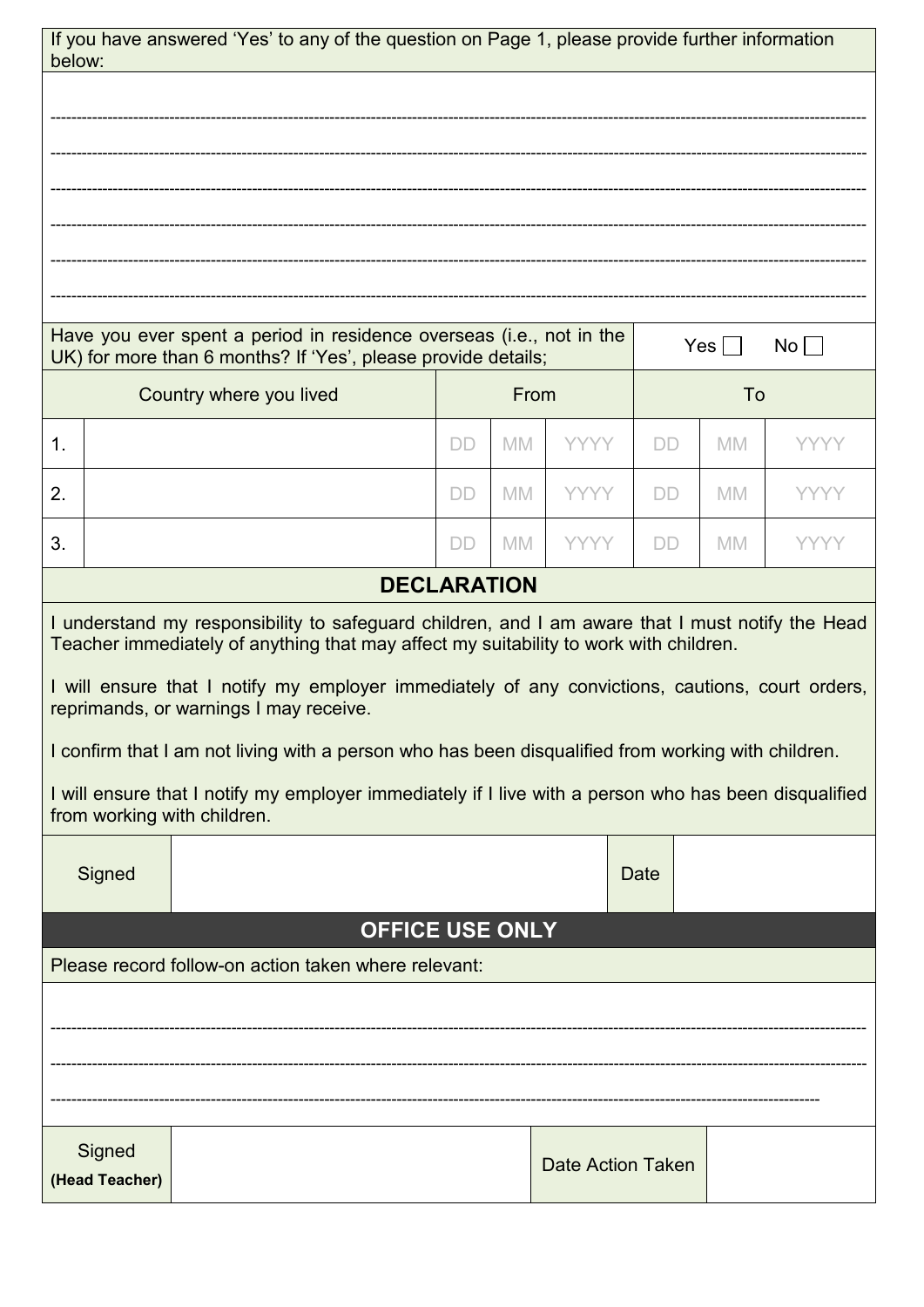## **EMPLOYEE PERSONAL DETAIL FORM**

| <b>SURNAME</b>        |  |                 |             |        |
|-----------------------|--|-----------------|-------------|--------|
| <b>FORENAME</b>       |  |                 |             |        |
| D.O.B                 |  | <b>GENDER</b>   | Male $\Box$ | Female |
|                       |  |                 |             |        |
| <b>ADDRESS</b>        |  |                 |             |        |
| <b>CITY</b>           |  | <b>POSTCODE</b> |             |        |
| <b>TEL NO</b>         |  | <b>MOBILE</b>   |             |        |
| <b>E-MAIL ADDRESS</b> |  |                 |             |        |

#### **PLEASE PROVIDE NAMES & ADDRESSES OF TWO EMERGENCY CONTACTS:**

|                        | <b>EMERGENCY CONTACT 1</b> |                 |
|------------------------|----------------------------|-----------------|
| <b>NAME</b>            |                            |                 |
| <b>ADDRESS</b>         |                            |                 |
| <b>CITY</b>            |                            | <b>POSTCODE</b> |
| <b>TEL NO</b><br>(Day) | <b>TEL NO</b><br>(Evening) |                 |
| <b>MOB NO</b>          | <b>RELATIONSHIP</b>        |                 |
|                        | <b>EMERGENCY CONTACT 2</b> |                 |
| <b>NAME</b>            |                            |                 |
| <b>ADDRESS</b>         |                            |                 |
| <b>CITY</b>            |                            | <b>POSTCODE</b> |
| <b>TEL NO</b><br>(Day) | <b>TEL NO</b><br>(Evening) |                 |
| <b>MOB NO</b>          | <b>RELATIONSHIP</b>        |                 |

### **PLEASE PROVIDE NAME & ADDRESS OF YOUR GP (Health Centre):**

| <b>GP DETAILS</b>     |               |  |  |  |  |  |  |  |
|-----------------------|---------------|--|--|--|--|--|--|--|
| <b>NAME OF DOCTOR</b> |               |  |  |  |  |  |  |  |
| <b>ADDRESS</b>        |               |  |  |  |  |  |  |  |
|                       | <b>TEL NO</b> |  |  |  |  |  |  |  |

| <b>FOR OFFICE USE ONLY</b> |  |  |                          |  |  |  |  |  |
|----------------------------|--|--|--------------------------|--|--|--|--|--|
| Date employment started    |  |  | Date employment finished |  |  |  |  |  |
| <b>Employee No</b>         |  |  | <b>Employed By</b>       |  |  |  |  |  |

**Note: If you change your address or any other personal details then please notify the office straightaway.**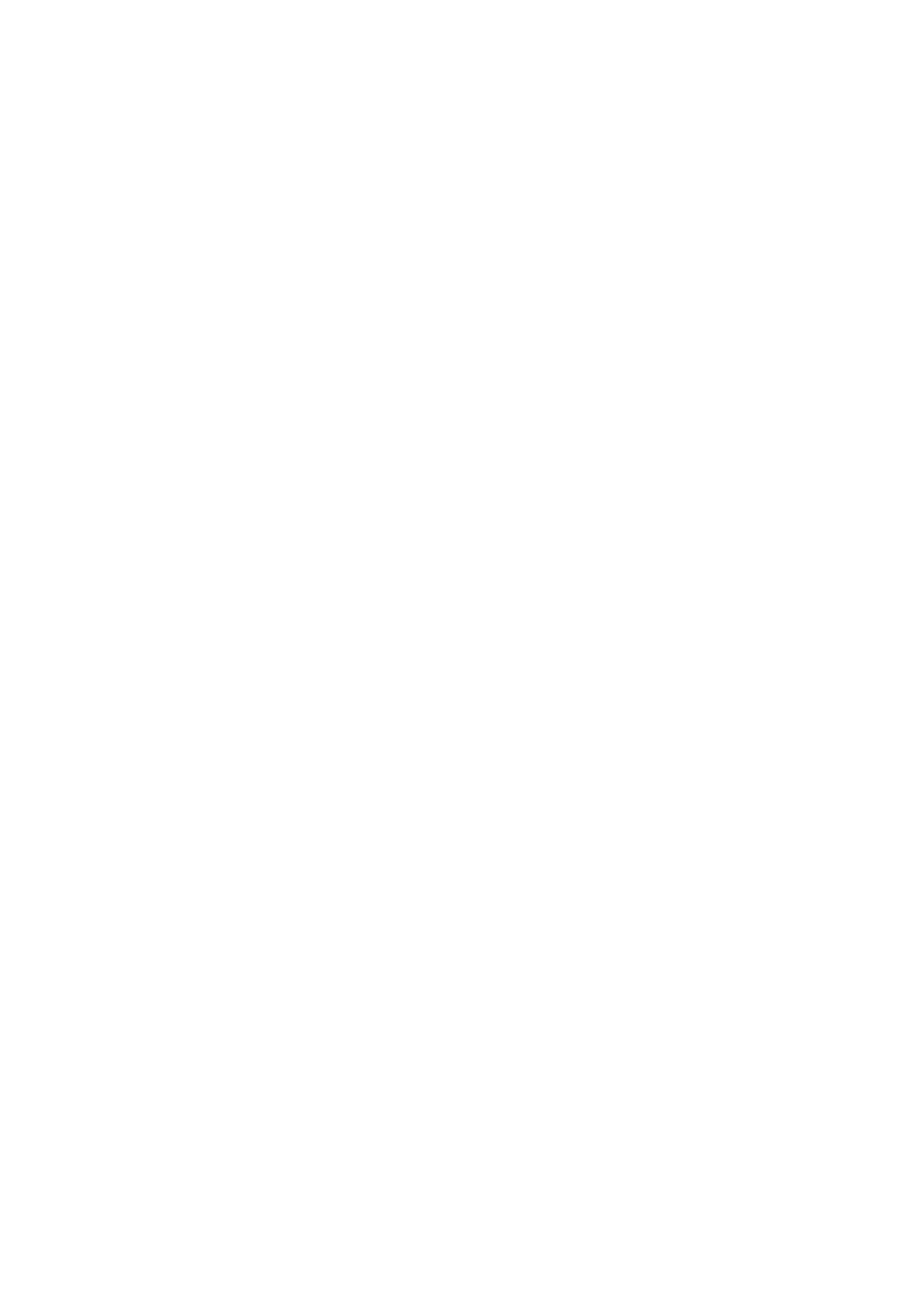## **Jamia Al-Hudaa**

### **CONFIDENTIAL MEDICAL QUESTIONNAIRE — COMPREHENSIVE**

| Please complete the questionnaire below. The information is required with your interests in mind. As a result of the    |
|-------------------------------------------------------------------------------------------------------------------------|
| information you have given, you may be referred to a doctor appointed by the organisation so that a medical             |
| examination can be carried out. If you wish, you may request an interview with the organisation's medical               |
| officer/nurse, either as an alternative to completing this form or to provide supplementary information or explanation. |

| A. Have you ever                                                           |                                                                                                                                                                                         | <b>No</b>                      | Yes              |                                     | Please give details                         |                                         |     |                                           |                                      |
|----------------------------------------------------------------------------|-----------------------------------------------------------------------------------------------------------------------------------------------------------------------------------------|--------------------------------|------------------|-------------------------------------|---------------------------------------------|-----------------------------------------|-----|-------------------------------------------|--------------------------------------|
| Had an operation?<br>1.                                                    |                                                                                                                                                                                         |                                |                  |                                     |                                             |                                         |     |                                           |                                      |
| Been seriously injured?<br>2.                                              |                                                                                                                                                                                         |                                |                  |                                     |                                             |                                         |     |                                           |                                      |
| 3.<br>Received in-patient treatment for<br>a physical or mental condition? |                                                                                                                                                                                         |                                |                  |                                     |                                             |                                         |     |                                           |                                      |
| 4.                                                                         | Been refused or dismissed from<br>employment for health reasons?                                                                                                                        |                                |                  |                                     |                                             |                                         |     |                                           |                                      |
| 5.                                                                         | Received a disability pension?                                                                                                                                                          |                                |                  |                                     |                                             |                                         |     |                                           |                                      |
| Had a disability?<br>6.                                                    |                                                                                                                                                                                         |                                |                  |                                     |                                             |                                         |     |                                           |                                      |
| 7.                                                                         | Been made ill by your work?                                                                                                                                                             |                                |                  |                                     |                                             |                                         |     |                                           |                                      |
| 8.<br>because of ill health?                                               | Been refused a driver's licence                                                                                                                                                         |                                | L.               |                                     |                                             |                                         |     |                                           |                                      |
|                                                                            | <b>B.</b> Do you suffer from or have you ever had?                                                                                                                                      |                                |                  |                                     |                                             |                                         |     |                                           |                                      |
| <b>Diabetes</b>                                                            | No<br>$Yes$ $\Box$                                                                                                                                                                      | Skin rashes/<br>eczema         |                  |                                     | Yes $\Box$ No $\Box$                        | Swelling of<br>legs/ankles              |     |                                           | Yes $\Box$<br>$No \Box$              |
| High blood<br>pressure                                                     | $No \Box$<br>Yes II                                                                                                                                                                     | Anaemia                        |                  |                                     | $Yes \Box No \Box$                          | Menstruation<br>or prostate<br>problems |     |                                           | $Yes \mid  No  \mid$                 |
| Asthma                                                                     | No<br>Yes                                                                                                                                                                               | <b>Headaches</b><br>(frequent) |                  |                                     | Yes $\Box$ No $\Box$                        | Varicose veins                          |     |                                           | Yes $\Box$ No $\Box$                 |
| Cough<br>(frequent)                                                        | No<br>Yes                                                                                                                                                                               | <b>Heart trouble</b>           |                  |                                     | Yes $\Box$ No $\Box$                        | Rupture                                 |     |                                           | $No \BoxYes    $                     |
| Rheumatic<br>fever                                                         | $No \Box$<br>Yes                                                                                                                                                                        | Chest trouble                  |                  |                                     | Yes $\Box$ No $\Box$<br><b>Back trouble</b> |                                         |     |                                           | $No \Box$<br>Yes $\Box$              |
| <b>Arthritis</b>                                                           | Yes <br>$No$ $ $                                                                                                                                                                        | Fainting or<br>dizziness       |                  |                                     | $Yes \mid  No \mid  $                       | Ear trouble                             |     |                                           | $Yes \mid \text{No} \mid$            |
| Epilepsy/fits                                                              | $No \Box$<br>Yes                                                                                                                                                                        | Hay fever                      |                  |                                     | No <sub>1</sub><br>$Yes \Box$               | Eye trouble                             |     |                                           | No <sub>1</sub><br>Yes               |
| Shortness of<br>breath                                                     | No<br>Yes                                                                                                                                                                               | Jaundice                       |                  |                                     | Yes $\Box$ No $\Box$                        |                                         |     | Nerve trouble                             | $\mathsf{No} \,   \, \square$<br>Yes |
| Do you take medicine<br>regularly?                                         | Have you worked in a<br>dusty trade?                                                                                                                                                    |                                |                  | Have you ever had a<br>head injury? |                                             |                                         |     | Do you suffer from any<br>other ailments? |                                      |
| $No \Box$<br>Yes                                                           | $Yes \Box$<br>No                                                                                                                                                                        |                                |                  | No <sub>1</sub><br>Yes              |                                             |                                         | Yes | No                                        |                                      |
|                                                                            | C. To the best of my knowledge and belief, the information given above is correct. I understand that if I am<br>appointed and this information is inaccurate, I am liable to dismissal. |                                |                  |                                     |                                             |                                         |     |                                           |                                      |
| Signature                                                                  |                                                                                                                                                                                         |                                | Date             |                                     |                                             |                                         |     |                                           |                                      |
| Name                                                                       |                                                                                                                                                                                         |                                |                  |                                     |                                             |                                         |     |                                           |                                      |
| Department                                                                 |                                                                                                                                                                                         |                                |                  | Employee number                     |                                             |                                         |     |                                           |                                      |
| Job title                                                                  |                                                                                                                                                                                         |                                | Date of transfer |                                     |                                             |                                         |     |                                           |                                      |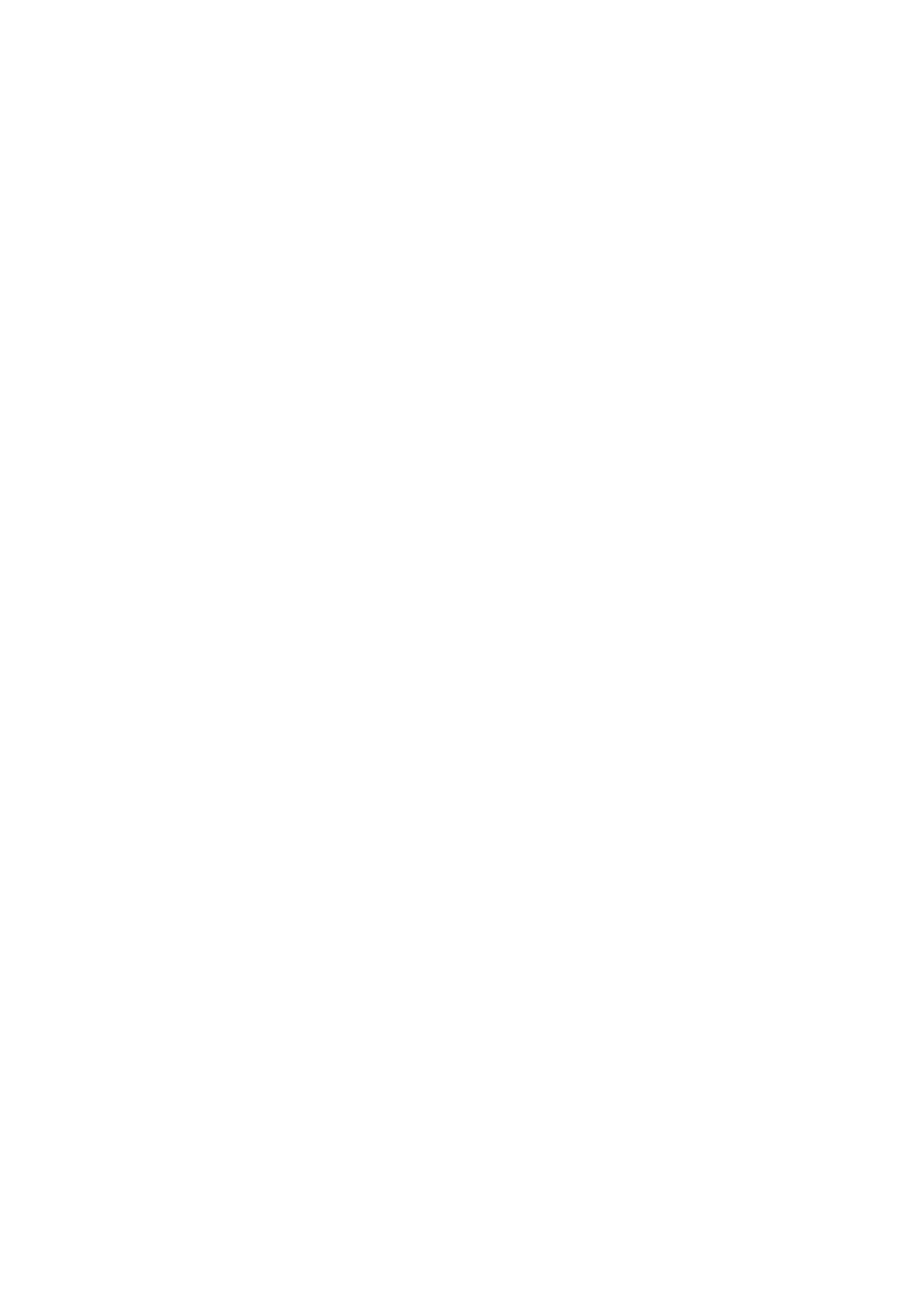## DBS APPLICATION



|                                                                                                                                                                                       | <b>APPLICANT'S DETAILS (Block Capitals)</b> |                           |              |        |             |  |                       |                            |  |                                                                                                                                                           |  |                                          |            |           |                 |
|---------------------------------------------------------------------------------------------------------------------------------------------------------------------------------------|---------------------------------------------|---------------------------|--------------|--------|-------------|--|-----------------------|----------------------------|--|-----------------------------------------------------------------------------------------------------------------------------------------------------------|--|------------------------------------------|------------|-----------|-----------------|
| <b>Title</b>                                                                                                                                                                          | Mr<br>Dr                                    |                           | Mrs<br>Other |        | Miss        |  | Surname               |                            |  |                                                                                                                                                           |  |                                          |            |           |                 |
| Forename(s)                                                                                                                                                                           |                                             |                           |              |        |             |  |                       |                            |  | <b>Middle Name</b>                                                                                                                                        |  |                                          |            |           |                 |
| Have you ever been known by any other names? If 'Yes', please give details<br>below:                                                                                                  |                                             |                           |              |        |             |  |                       |                            |  |                                                                                                                                                           |  |                                          | $Yes \Box$ |           | No              |
| <b>Previous</b><br><b>Surname</b>                                                                                                                                                     |                                             |                           |              |        |             |  |                       |                            |  | <b>Previous</b><br><b>Middle Name</b>                                                                                                                     |  |                                          |            |           |                 |
| <b>Previous</b>                                                                                                                                                                       |                                             |                           |              |        |             |  |                       |                            |  |                                                                                                                                                           |  |                                          |            |           |                 |
| Forename(s)<br>Dates names used from                                                                                                                                                  |                                             |                           |              |        |             |  | <b>MM</b>             | YYYY                       |  |                                                                                                                                                           |  |                                          | <b>MM</b>  |           |                 |
|                                                                                                                                                                                       |                                             |                           |              |        | <b>DD</b>   |  |                       |                            |  | to                                                                                                                                                        |  | <b>DD</b>                                |            |           | YYYY            |
| Date of Birth                                                                                                                                                                         | <b>DD</b>                                   | <b>MM</b>                 |              |        | <b>YYYY</b> |  | <b>Place of Birth</b> |                            |  | City/Town, Country                                                                                                                                        |  |                                          |            |           |                 |
| Gender                                                                                                                                                                                |                                             | Male                      |              | Female |             |  | Nationality           |                            |  |                                                                                                                                                           |  |                                          |            |           |                 |
| <b>National</b><br><b>Insurance No</b>                                                                                                                                                |                                             |                           |              |        |             |  |                       |                            |  | <b>Nationality at Birth</b>                                                                                                                               |  |                                          |            |           |                 |
| Current                                                                                                                                                                               |                                             |                           |              |        |             |  |                       |                            |  |                                                                                                                                                           |  |                                          |            |           |                 |
| <b>Address</b>                                                                                                                                                                        |                                             |                           |              |        |             |  |                       | Town / City                |  |                                                                                                                                                           |  |                                          |            |           |                 |
| Postcode                                                                                                                                                                              |                                             |                           |              |        |             |  |                       | Dates from                 |  | <b>YYYY</b><br><b>MM</b>                                                                                                                                  |  | Dates to                                 |            |           | <b>PRESENT</b>  |
| Tel (home)                                                                                                                                                                            |                                             |                           |              |        |             |  |                       | <b>Mobile</b>              |  |                                                                                                                                                           |  |                                          |            |           |                 |
| Tel (work)                                                                                                                                                                            |                                             |                           |              |        |             |  |                       | Email                      |  |                                                                                                                                                           |  |                                          |            |           |                 |
|                                                                                                                                                                                       |                                             |                           |              |        |             |  |                       |                            |  | You must provide all other addresses where you have lived in the last 5 years.<br>There must be no gaps in dates and please use extra sheet if necessary. |  |                                          |            |           |                 |
|                                                                                                                                                                                       |                                             | <b>Previous Address 1</b> |              |        |             |  |                       |                            |  |                                                                                                                                                           |  | <b>Previous Address 2</b>                |            |           |                 |
| <b>Address</b>                                                                                                                                                                        |                                             |                           |              |        |             |  |                       | <b>Address</b>             |  |                                                                                                                                                           |  |                                          |            |           |                 |
| City                                                                                                                                                                                  |                                             |                           |              |        |             |  |                       | City                       |  |                                                                                                                                                           |  |                                          |            |           |                 |
| Postcode                                                                                                                                                                              |                                             |                           |              |        |             |  |                       | Postcode                   |  |                                                                                                                                                           |  |                                          |            |           |                 |
| Dates from                                                                                                                                                                            | <b>MM</b>                                   | <b>YYYY</b>               |              | to     | <b>MM</b>   |  | <b>YYYY</b>           | Dates from                 |  | <b>MM</b>                                                                                                                                                 |  | <b>YYYY</b>                              | to         | <b>MM</b> | YYYY            |
| <b>Job Title</b>                                                                                                                                                                      |                                             |                           |              |        |             |  |                       | Application<br><b>Type</b> |  |                                                                                                                                                           |  | New Employee<br><b>Existing Employee</b> |            |           |                 |
| Madni Trust<br>Jamia Al-Hudaa<br>Department<br>Al-Hudaa Nursery<br>$\mathbf{1}$                                                                                                       |                                             |                           |              |        |             |  |                       |                            |  |                                                                                                                                                           |  |                                          |            |           |                 |
| *Do you have any convictions, cautions, reprimands, or final warnings, which<br>would not be filtered in line with current guidance?                                                  |                                             |                           |              |        |             |  |                       |                            |  |                                                                                                                                                           |  |                                          | Yes        |           | No <sub>1</sub> |
| If 'Yes', please give details:                                                                                                                                                        |                                             |                           |              |        |             |  |                       |                            |  |                                                                                                                                                           |  |                                          |            |           |                 |
| *For exceptions to this legislation or for more information please refer to Rehabilitation of Offenders Act 1974 at:<br>www.justice.gov.uk/guidance/docs/rehabilitation-offenders.pdf |                                             |                           |              |        |             |  |                       |                            |  |                                                                                                                                                           |  |                                          |            |           |                 |
| Signature                                                                                                                                                                             |                                             |                           |              |        |             |  |                       |                            |  | Date                                                                                                                                                      |  |                                          |            |           |                 |